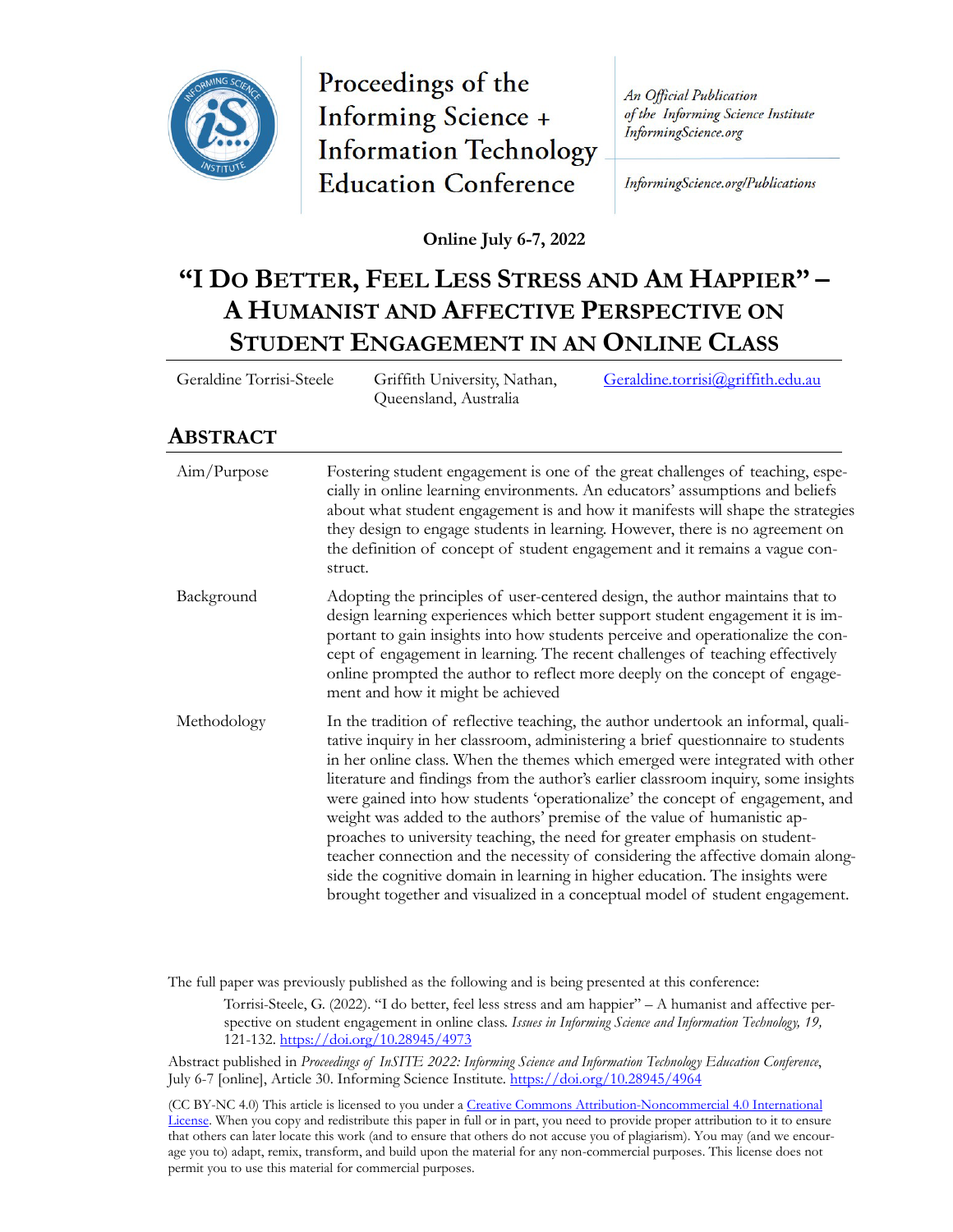| Contribution                         | The conceptual model presented in the present paper reflects the author's pre-<br>sent 'mental model' of student engagement in classes online and, when the op-<br>portunity arrives, in face-to-face classes as well. This mental model shapes the<br>authors' course design, learning activities and the delivery of the course. Alt-<br>hough the elements of the model are not 'new', the model synthesizes several<br>related concepts necessary to a humanist approach to understanding student en-<br>gagement. It is hoped that the model and discussion presented will be stimulus<br>for further rich discussion around the nature of student engagement.                                                                                                                                                                                                           |
|--------------------------------------|-------------------------------------------------------------------------------------------------------------------------------------------------------------------------------------------------------------------------------------------------------------------------------------------------------------------------------------------------------------------------------------------------------------------------------------------------------------------------------------------------------------------------------------------------------------------------------------------------------------------------------------------------------------------------------------------------------------------------------------------------------------------------------------------------------------------------------------------------------------------------------|
| Findings                             | Interestingly, the affective rather than the cognitive domain framed students'<br>perspectives on what engagement 'looks like to them' and on what teachers<br>should do to engage them.                                                                                                                                                                                                                                                                                                                                                                                                                                                                                                                                                                                                                                                                                      |
| Recommendations<br>for Practitioners | By sharing the process through which the author arrived at this understanding<br>of student engagement, the author has also sought to highlight three key points:<br>the importance of including the 'student perspectives and expectations' against<br>which educators can examine their own assumptions as part of the process re-<br>flective teaching practices; the usefulness of integrating theoretical and philo-<br>sophical frameworks in our understandings of student engagement and how it<br>might be nurtured, and finally the necessity of affording greater influence to<br>humanism and the affective domain in higher education. The findings empha-<br>size the necessity of considering the affective dimension of engagement as an<br>essential condition for cognitive engagement and as inextricable from the cogni-<br>tive dimension of engagement. |
| Recommendations<br>for Researchers   | The emphasis in research engagement learning and teaching is on how we (the<br>educators) can do this better, how we can better engage students. While the stu-<br>dent perspective is often formulated from data obtained through surveys and<br>focus groups, researchers in learning engagement are working with their own<br>understandings (albeit supported by empirical research). It is crucial for deeper<br>insight to also understand the students' conceptualization of the phenomena<br>being researched. Bringing the principles of design thinking to bear on educa-<br>tional research will likely provide greater depth of insight.                                                                                                                                                                                                                          |
| Impact on Society                    | Empirical, formal, and structured research is undeniably essential to advancing<br>human endeavor in any field, including learning and teaching. It is however im-<br>portant to recognize informal research in the form of classroom inquiry as part<br>of teachers' reflexive practice is also legitimate and useful to advancing under-<br>standing of complex phenomenon such as student engagement in learning<br>through multiple perspectives and experiences.                                                                                                                                                                                                                                                                                                                                                                                                         |
| Future Research                      | Further research on the nature of student engagement in different contexts and<br>against different theoretical frameworks is warranted as is empirical investiga-<br>tion of the premise of the value of humanism and the affective domain in de-<br>fining and measuring student engagement in higher education.                                                                                                                                                                                                                                                                                                                                                                                                                                                                                                                                                            |
| Keywords                             | online learning, student engagement, teaching IT, higher education, humanism,<br>affective domain, student-teacher connection, classroom inquiry, reflexive teach-<br>ing practice                                                                                                                                                                                                                                                                                                                                                                                                                                                                                                                                                                                                                                                                                            |